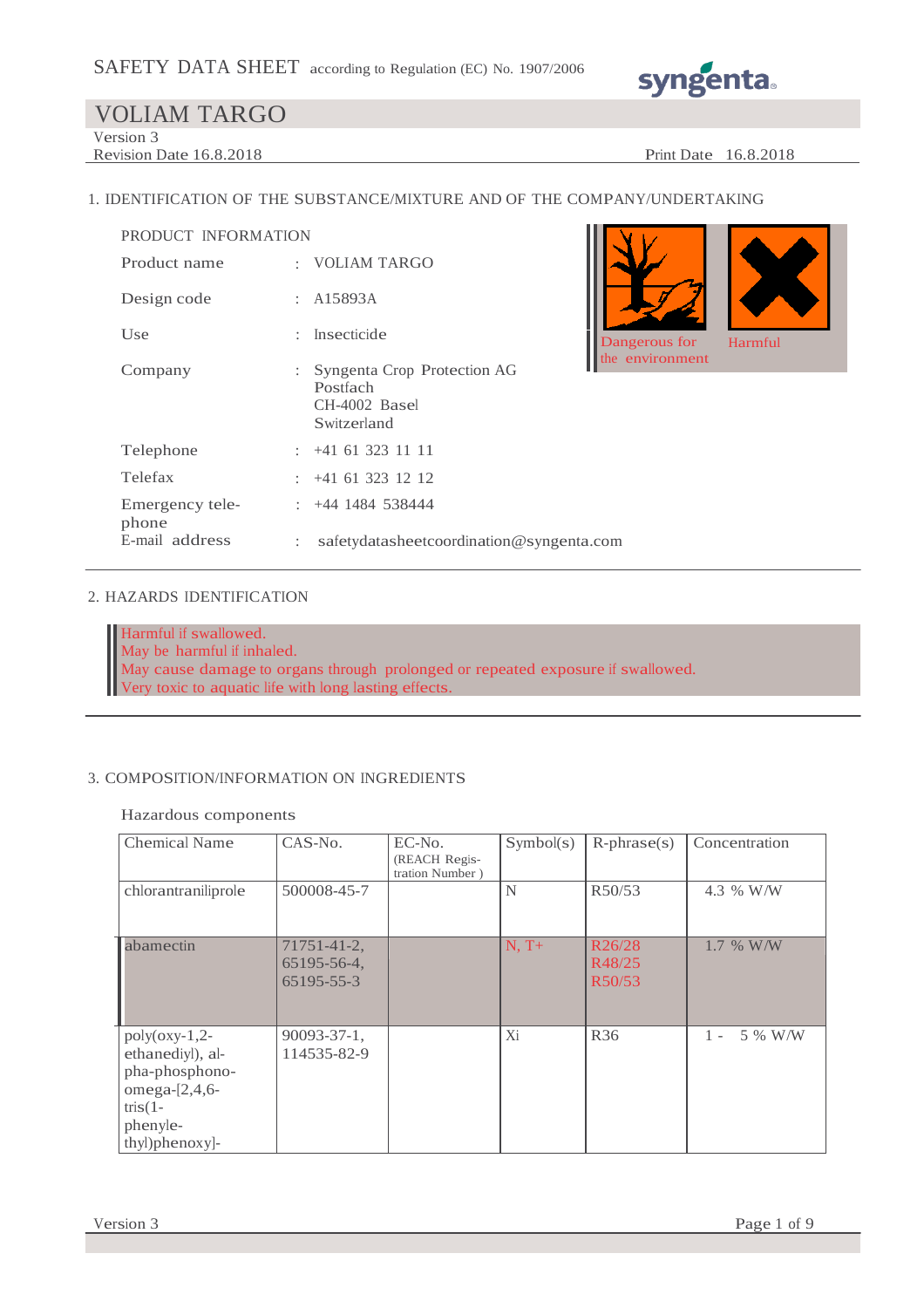

Version 3

Revision Date 16.8.2018 Print Date 16.8.2018

| $poly($ oxy-1,2-<br>ethanediyl), al-<br>$pha-[tris(1-$<br>phenyle-<br>thyl)phenyl]-<br>omega-hydroxy- | 99734-09-5,<br>70559-25-0 |           | R52/53 | 5 % W/W               |
|-------------------------------------------------------------------------------------------------------|---------------------------|-----------|--------|-----------------------|
| 1,2-propanediol                                                                                       | $57 - 55 - 6$             | 200-338-0 |        | 20 %<br>$10 -$<br>W/W |

\* Substances for which there are Community workplace exposure limits. For the full text of the R-phrases mentioned in this Section, see Section 16.

| <b>4. FIRST AID MEASURES</b> |                                                                                                                                                                                                                                                                                                                                                                                                                                                                                                                                                                                                                                                                                                              |
|------------------------------|--------------------------------------------------------------------------------------------------------------------------------------------------------------------------------------------------------------------------------------------------------------------------------------------------------------------------------------------------------------------------------------------------------------------------------------------------------------------------------------------------------------------------------------------------------------------------------------------------------------------------------------------------------------------------------------------------------------|
| General advice               | : Have the product container, label or Material Safety Data Sheet<br>with you when calling the Syngenta emergency number, a poison<br>control center or physician, or going for treatment.                                                                                                                                                                                                                                                                                                                                                                                                                                                                                                                   |
| Inhalation                   | Move the victim to fresh air.<br>$\ddot{\cdot}$<br>If breathing is irregular or stopped, administer artificial respiration.<br>Keep patient warm and at rest.<br>Call a physician or poison control centre immediately.                                                                                                                                                                                                                                                                                                                                                                                                                                                                                      |
| Skin contact                 | Take off all contaminated clothing immediately.<br>:<br>Wash off immediately with plenty of water.<br>If skin irritation persists, call a physician.<br>Wash contaminated clothing before re-use.                                                                                                                                                                                                                                                                                                                                                                                                                                                                                                            |
| Eye contact                  | : Rinse immediately with plenty of water, also under the eyelids, for<br>at least 15 minutes.<br>Remove contact lenses.<br>Immediate medical attention is required.                                                                                                                                                                                                                                                                                                                                                                                                                                                                                                                                          |
| Ingestion                    | : If swallowed, seek medical advice immediately and show this con-<br>tainer or label.<br>Do NOT induce vomiting.                                                                                                                                                                                                                                                                                                                                                                                                                                                                                                                                                                                            |
| Symptoms                     | Lack of coordination<br>$\ddot{\cdot}$<br>Tremors<br>Dilatation of the pupil                                                                                                                                                                                                                                                                                                                                                                                                                                                                                                                                                                                                                                 |
| Medical advice               | This material is believed to enhance GABA activity in animals. It is<br>probably wise to avoid drugs that enhance GABA activity (barbitu-<br>rates, benzodiaziphines, valproic acid) in patients with potentially<br>toxic mectin exposure.<br>Toxicity can be minimized by early administration of chemical ab-<br>sorbents (e.g. activated charcoal).<br>If toxicity from exposure has progressed to cause severe vomiting,<br>the extent of resultant fluid and electrolyte imbalance should be<br>gauged.<br>Appropriate supportive parental fluid replacement therapy should<br>be given, along with other required supportive measures as indi-<br>cated by clinical signs, symptoms and measurements. |
|                              |                                                                                                                                                                                                                                                                                                                                                                                                                                                                                                                                                                                                                                                                                                              |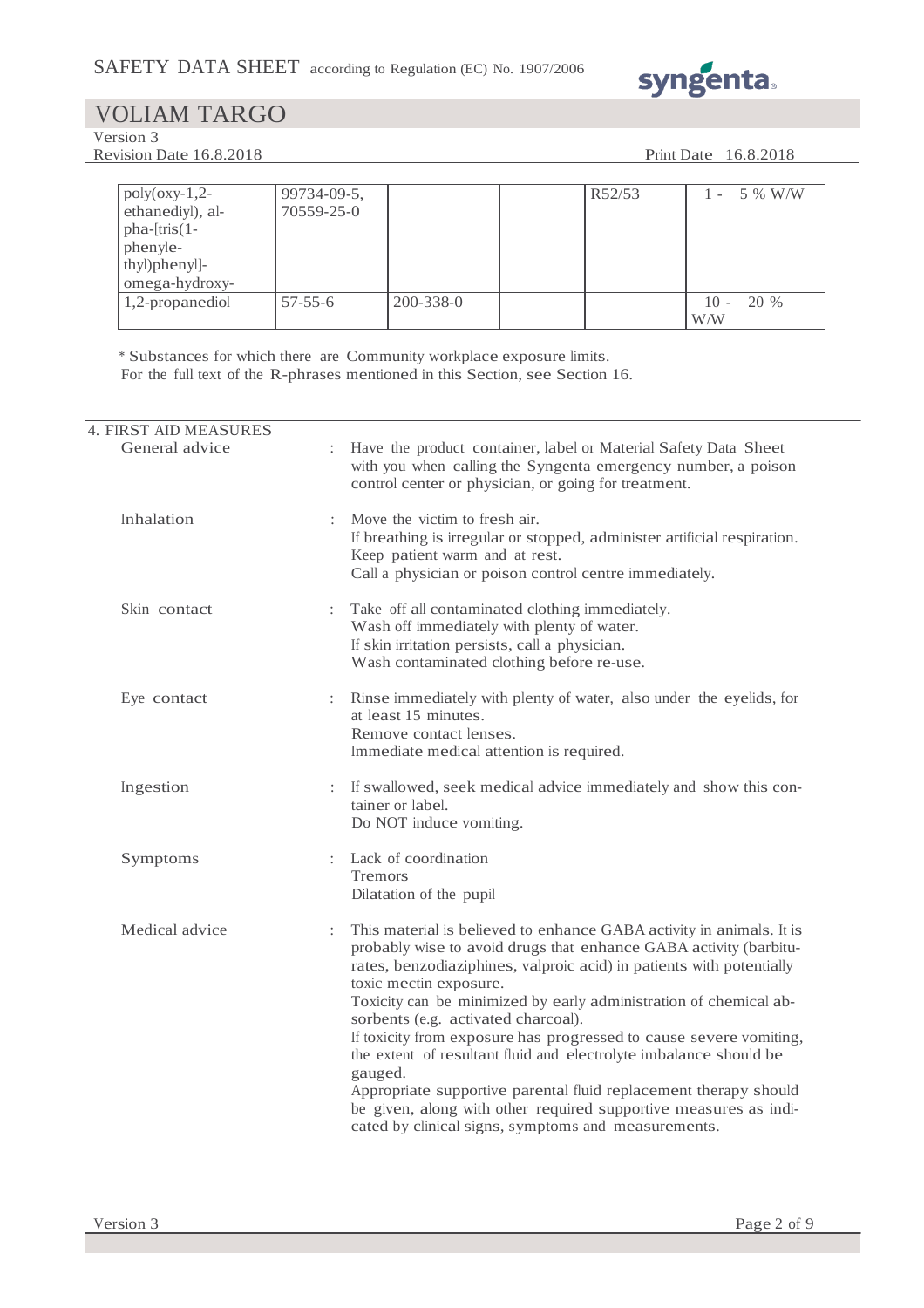

| <u>VOLTIMI TIMOO</u>    |                      |  |
|-------------------------|----------------------|--|
| Version 3               |                      |  |
| Revision Date 16.8.2018 | Print Date 16.8.2018 |  |
|                         |                      |  |

# 5. FIRE-FIGHTING MEASURES

| Suitable extinguishing<br>media                                      |   | : Extinguishing media - small fires<br>Use water spray, alcohol-resistant foam, dry chemical or carbon<br>dioxide.<br>Extinguishing media - large fires<br>Alcohol-resistant foam<br>$\alpha$<br>Water spray                       |
|----------------------------------------------------------------------|---|------------------------------------------------------------------------------------------------------------------------------------------------------------------------------------------------------------------------------------|
| Extinguishing media<br>which shall not be used<br>for safety reasons |   | : Do not use a solid water stream as it may scatter and spread fire.                                                                                                                                                               |
| Specific hazards during<br>fire fighting                             |   | : As the product contains combustible organic components, fire will<br>produce dense black smoke containing hazardous products of<br>combustion (see section 10).<br>Exposure to decomposition products may be a hazard to health. |
| Special protective equip-<br>ment for fire-fighters                  |   | : Wear full protective clothing and self-contained breathing appara-<br>tus.                                                                                                                                                       |
| Further information                                                  | ÷ | Do not allow run-off from fire fighting to enter drains or water<br>courses.<br>Cool closed containers exposed to fire with water spray.                                                                                           |

# 6. ACCIDENTAL RELEASE MEASURES

| Personal precautions           |   | : Refer to protective measures listed in sections 7 and 8.                                                                                                                                                                                   |
|--------------------------------|---|----------------------------------------------------------------------------------------------------------------------------------------------------------------------------------------------------------------------------------------------|
| Environmental precau-<br>tions |   | : Prevent further leakage or spillage if safe to do so.<br>Do not flush into surface water or sanitary sewer system.                                                                                                                         |
| Methods for cleaning up        |   | : Contain spillage, and then collect with non-combustible absorbent<br>material, (e.g. sand, earth, diatomaceous earth, vermiculite) and<br>place in container for disposal according to local / national regula-<br>tions (see section 13). |
| Additional advice              | ÷ | If the product contaminates rivers and lakes or drains inform re-<br>spective authorities.                                                                                                                                                   |

### 7. HANDLING AND STORAGE

| <b>HANDLING</b>                                  |                                                                                                                                                                                  |
|--------------------------------------------------|----------------------------------------------------------------------------------------------------------------------------------------------------------------------------------|
| Advice on safe handling                          | : No special protective measures against fire required.<br>Avoid contact with skin and eyes.<br>When using do not eat, drink or smoke.<br>For personal protection see section 8. |
| <b>STORAGE</b>                                   |                                                                                                                                                                                  |
| Requirements for storage<br>areas and containers | : No special storage conditions required.<br>Keep containers tightly closed in a dry, cool and well-ventilated<br>place.<br>Keep out of the reach of children.                   |
| Version 3                                        | Page 3 of 9                                                                                                                                                                      |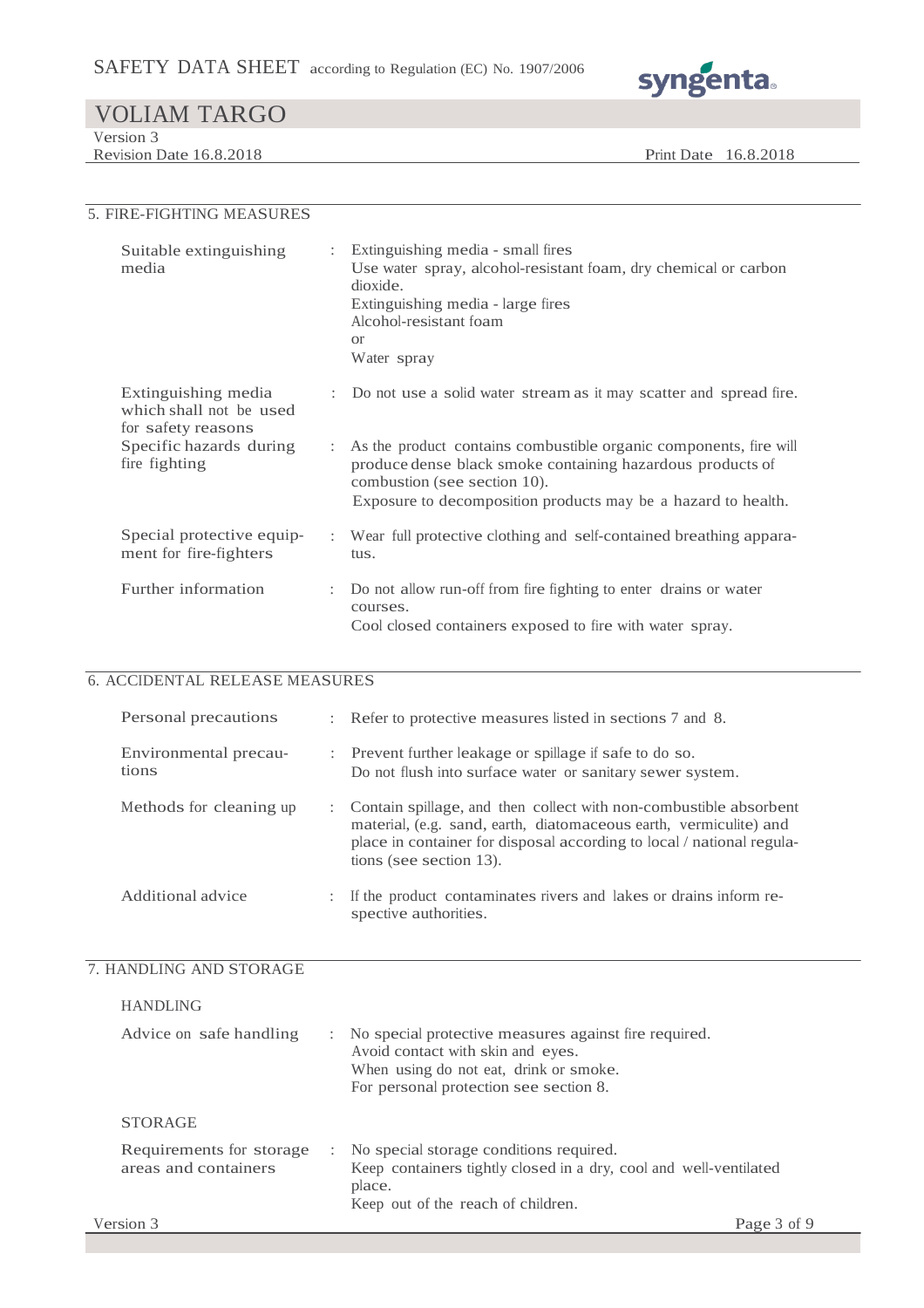

| <b>VOLIAM TARGO</b>     |                                                    |
|-------------------------|----------------------------------------------------|
| Version 3               |                                                    |
| Revision Date 16.8.2018 | <b>Print Date</b> 16.8.2018                        |
|                         |                                                    |
|                         | Keep away from food drips and animal foodinastuffs |

Keep away from food, drink and animal feedingstuffs.

Other data : Physically and chemically stable for at least 2 years when stored in the original unopened sales container at ambient temperatures.

### 8. EXPOSURE CONTROLS/PERSONAL PROTECTION

Components with workplace control parameters

| Components      | Exposure $\text{limit}(s)$                    |                                                  | Type of expo-<br>sure limit | Source          |
|-----------------|-----------------------------------------------|--------------------------------------------------|-----------------------------|-----------------|
| abamectin       | $0.02$ mg/m3                                  |                                                  | 8 h TWA                     | <b>SYNGENTA</b> |
| 1,2-propanediol | $10 \text{ mg/m}$<br>$150$ ppm<br>$470$ mg/m3 | Particulates<br>Total (vapour &<br>particulates) | 8 h TWA                     | <b>UKHSE</b>    |

#### ENGINEERING MEASURES

Containment and/or segregation is the most reliable technical protection measure if exposure cannot be eliminated.

The extent of these protection measures depends on the actual risks in use.

If airborne mists or vapors are generated, use local exhaust ventilation controls.

Assess exposure and use any additional measures to keep airborne levels below any relevant exposure limit.

Where necessary, seek additional occupational hygiene advice.

#### PERSONAL PROTECTIVE EQUIPMENT

| Protective measures      | : The use of technical measures should always have priority over<br>the use of personal protective equipment.<br>When selecting personal protective equipment, seek appropriate<br>professional advice.<br>Personal protective equipment should be certified to appropriate<br>standards. |
|--------------------------|-------------------------------------------------------------------------------------------------------------------------------------------------------------------------------------------------------------------------------------------------------------------------------------------|
| Respiratory protection   | No personal respiratory protective equipment normally required.<br>A particulate filter respirator may be necessary until effective tech-<br>nical measures are installed.                                                                                                                |
| Hand protection          | : Chemical resistant gloves are not usually required.<br>Select gloves based on the physical job requirements.                                                                                                                                                                            |
| Eye protection           | : Eye protection is not usually required.<br>Follow any site specific eye protection policies.                                                                                                                                                                                            |
| Skin and body protection | : No special protective equipment required.<br>Select skin and body protection based on the physical job re-<br>quirements.                                                                                                                                                               |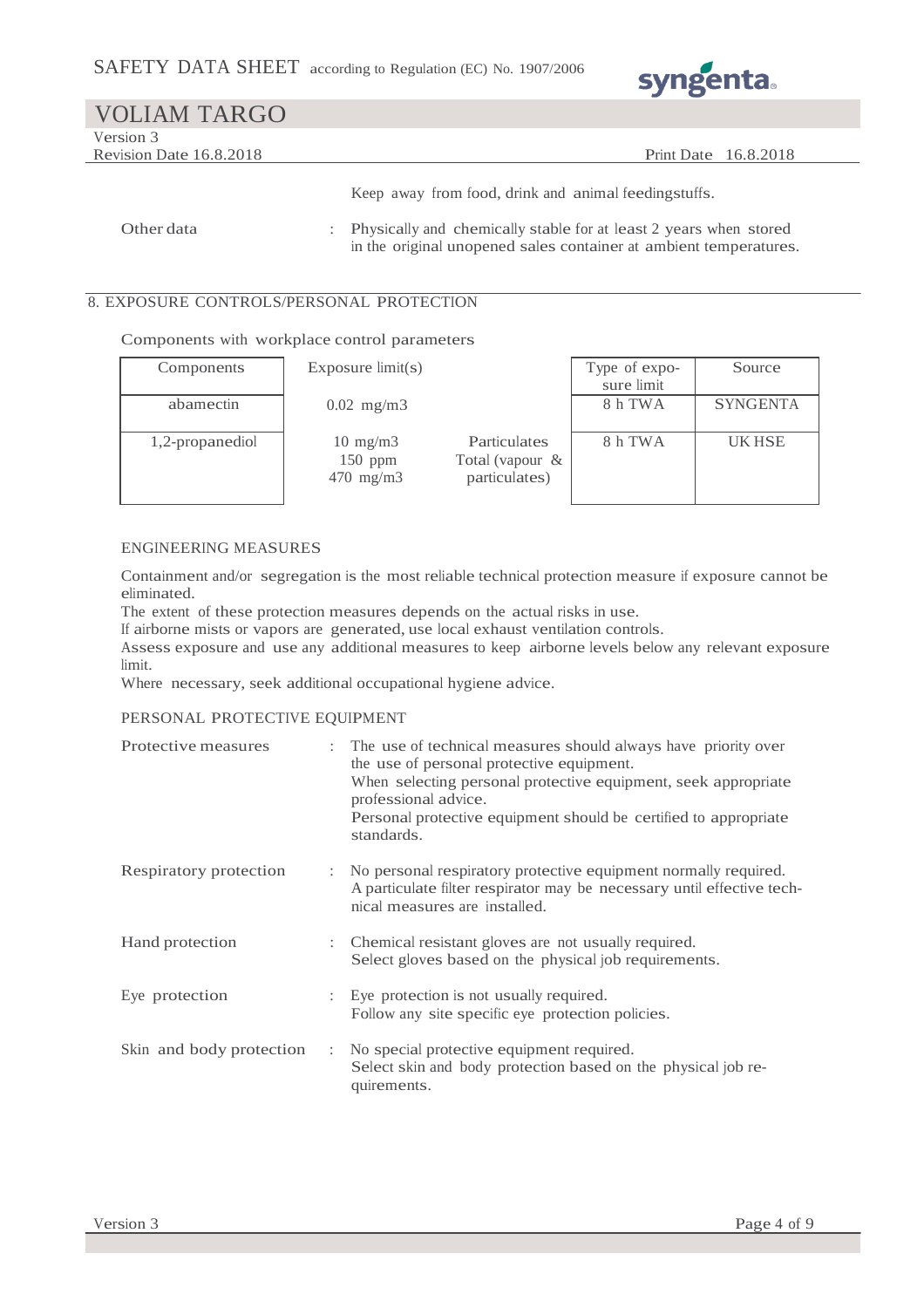

Version 3

Revision Date 16.8.2018 Print Date 16.8.2018

### 9. PHYSICAL AND CHEMICAL PROPERTIES

| Physical state              | $:$ liquid                         |
|-----------------------------|------------------------------------|
| Form                        | $:$ liquid                         |
| Form                        | $:$ liquid                         |
| Colour                      | : white                            |
| Odour                       | : like soap, weak                  |
| pH                          | : 6.6 at 1 % w/v (25 $^{\circ}$ C) |
| Flash point                 | : $>102$ °C                        |
| Autoignition temperature    | : 535 °C                           |
| Oxidizing properties        | : not oxidizing                    |
| <b>Explosive properties</b> | : Not explosive                    |
| Density                     | : $1.05$ g/ml                      |
|                             |                                    |

### 10. STABILITY AND REACTIVITY

| products            | Hazardous decomposition : Combustion or thermal decomposition will evolve toxic and irritant<br>vapors. |
|---------------------|---------------------------------------------------------------------------------------------------------|
| Hazardous reactions | $\therefore$ None known.<br>Hazardous polymerisation does not occur.<br>Stable under normal conditions. |

## 11. TOXICOLOGICAL INFORMATION

| Acute oral toxicity                       |                           | : LD50 female Rat, $550 \text{ mg/kg}$<br>GHS-Classification<br>Category 4              |
|-------------------------------------------|---------------------------|-----------------------------------------------------------------------------------------|
| Acute inhalation toxicity                 |                           | : LC50 male and female Rat, $>$ 3.394 mg/l, 4 h<br>GHS-Classification<br>Category 5     |
| Acute dermal toxicity                     |                           | : LD50 male and female Rat, $> 5,000$ mg/kg<br>GHS-Classification<br>None               |
| Skin irritation                           |                           | : Rabbit: Non-irritating<br>GHS-Classification<br>None                                  |
| Eye irritation                            | ÷                         | Rabbit: Non-irritating<br>GHS-Classification<br>None                                    |
| Sensitisation                             | $\mathbb{R}^{\mathbb{Z}}$ | guinea pig: Not a skin sensitizer in animal tests.<br>GHS-Classification<br>None        |
| Long term toxicity<br>chlorantraniliprole |                           | : Did not show carcinogenic, teratogenic or mutagenic effects in<br>animal experiments. |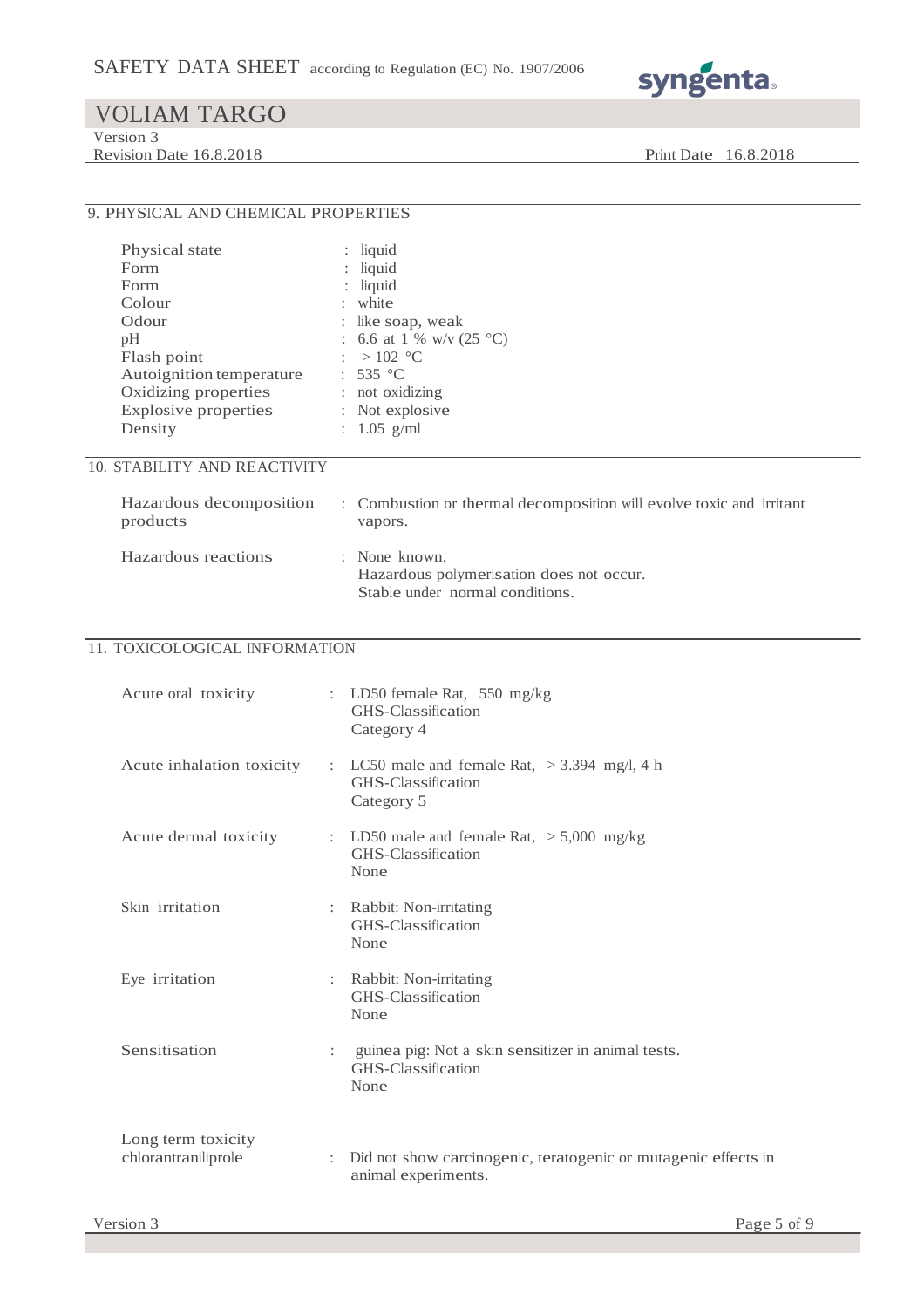

Version 3

Revision Date 16.8.2018 Print Date 16.8.2018

| abamectin | Did not show carcinogenic, teratogenic or mutagenic effects in<br>animal experiments.<br>Reproductive toxicity noted in rats that is not relevant to humans. |
|-----------|--------------------------------------------------------------------------------------------------------------------------------------------------------------|
|           | : Central nervous system effects in chronic/subchronic animal tests.                                                                                         |

## 12. ECOLOGICAL INFORMATION

| ELIMINATION INFORMATION (PERSISTENCE AND DEGRADABILITY)      |                      |                                                                                                         |
|--------------------------------------------------------------|----------------------|---------------------------------------------------------------------------------------------------------|
| Biodegradability<br>chlorantraniliprole<br>abamectin         | $\ddot{\cdot}$       | : Not readily biodegradable.<br>Not readily biodegradable.                                              |
| Stability in water<br>abamectin                              |                      | Degradation half life: 1.7 d<br>Abamectin is not persistent in water.                                   |
| Stability in soil<br>abamectin                               | $\ddot{\cdot}$       | Degradation half life : 12 - 52 d<br>Abamectin is not persistent in soil.                               |
| Mobility<br>abamectin                                        |                      | Abamectin has slight mobility in soil.                                                                  |
| Bioaccumulation<br>chlorantraniliprole<br>abamectin          | $\ddot{\phantom{a}}$ | Does not bioaccumulate.<br>Abamectin does not bioaccumulate.                                            |
| <b>ECOTOXICITY EFFECTS</b>                                   |                      |                                                                                                         |
| Toxicity to fish                                             | $\ddot{\cdot}$       | LC50 Oncorhynchus mykiss (rainbow trout), 0.21 mg/l, 96 h<br>GHS-Classification<br>Category 1           |
| Toxicity to daphnia and<br>other aquatic inverte-<br>brates. |                      | : EC50 Daphnia magna (Water flea), 6 µg/l, 48 h<br>GHS-Classification<br>Category 1                     |
| Toxicity to algae                                            | $\ddot{\cdot}$       | EbC50 Pseudokirchneriella subcapitata (green algae), 36 mg/l,<br>96 h                                   |
|                                                              |                      | ErC50 Pseudokirchneriella subcapitata (green algae), > 100 mg/l<br>, 96 h<br>GHS-Classification<br>None |

# 13. DISPOSAL CONSIDERATIONS

Version 3 Page 6 of 9 Product : Do not contaminate ponds, waterways or ditches with chemical or used container. Do not dispose of waste into sewer.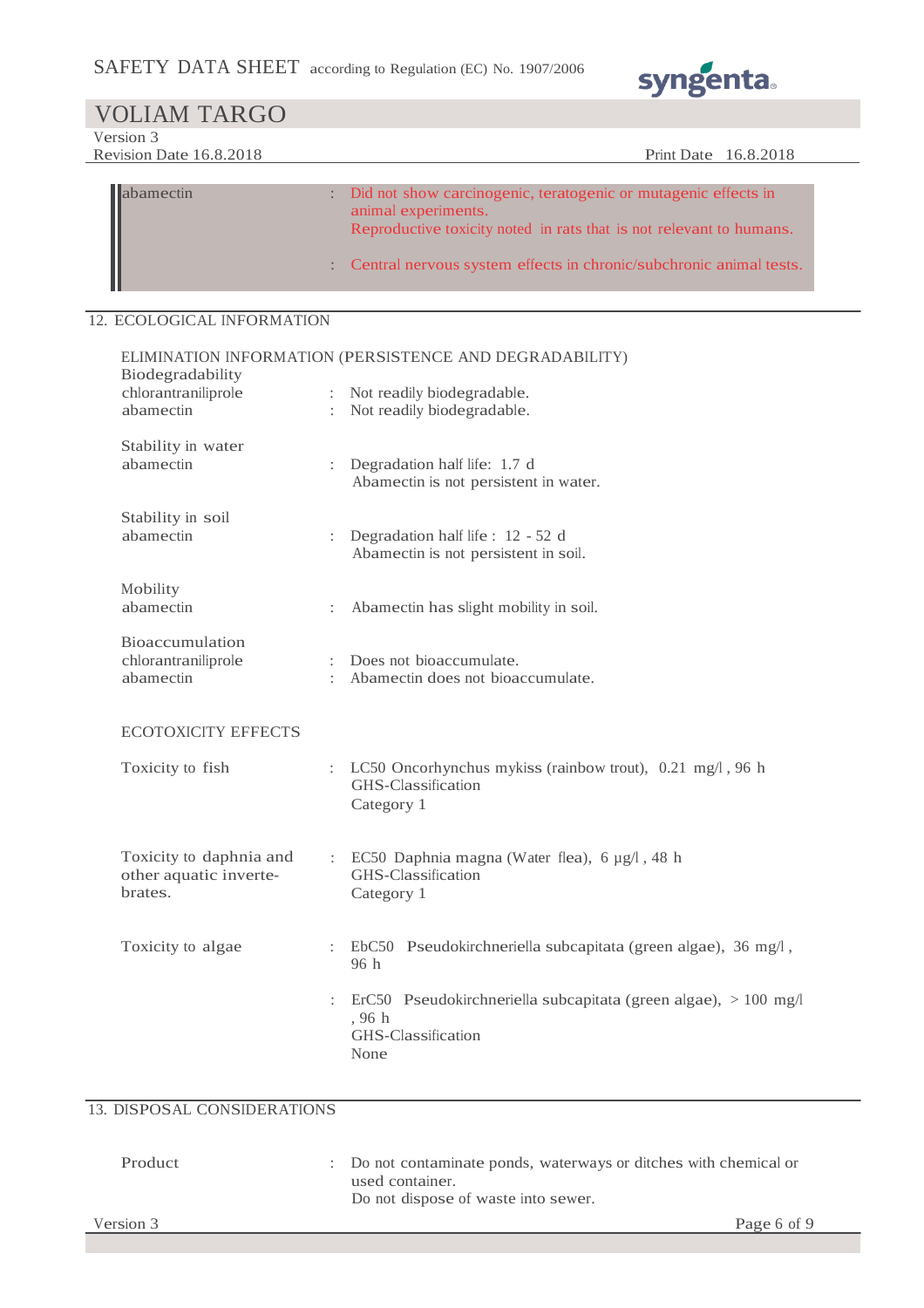

| <b>VOLIAM TARGO</b>                                                                                                                                            |                                                                                                                                                                                                                                                                                                                                                                                     |
|----------------------------------------------------------------------------------------------------------------------------------------------------------------|-------------------------------------------------------------------------------------------------------------------------------------------------------------------------------------------------------------------------------------------------------------------------------------------------------------------------------------------------------------------------------------|
| Version 3<br>Revision Date 16.8.2018                                                                                                                           | Print Date 16.8.2018                                                                                                                                                                                                                                                                                                                                                                |
| Contaminated packaging                                                                                                                                         | Where possible recycling is preferred to disposal or incineration.<br>If recycling is not practicable, dispose of in compliance with local<br>regulations.<br>Empty remaining contents.<br>$\ddot{\phantom{a}}$<br>Triple rinse containers.<br>Empty containers should be taken to an approved waste handling<br>site for recycling or disposal.<br>Do not re-use empty containers. |
| 14. TRANSPORT INFORMATION                                                                                                                                      |                                                                                                                                                                                                                                                                                                                                                                                     |
| Land transport<br>ADR:<br>UN-Number:<br>Class:<br>Labels:<br>Packaging group:<br>Proper shipping name:<br>Environmentally hazardous: Environmentally hazardous | 3082<br>9<br>$\overline{Q}$<br>III<br>ENVIRONMENTALLY HAZARDOUS SUBSTANCE, LIQUID, N.O.S.<br>(CHLORANTRANILIPROLE AND ABAMECTIN)                                                                                                                                                                                                                                                    |
| Sea transport<br>IMDG:<br>UN-Number:<br>Class:<br>Labels:<br>Packaging group:<br>Proper shipping name:<br>Marine pollutant :                                   | 3082<br>9<br>9<br>III<br>ENVIRONMENTALLY HAZARDOUS SUBSTANCE, LIQUID, N.O.S.<br>(CHLORANTRANILIPROLE AND ABAMECTIN)<br>Marine pollutant                                                                                                                                                                                                                                             |
| Air transport<br>IATA-DGR:<br>UN/ID No.:<br>Class:<br>Labels:                                                                                                  | <b>UN 3082</b><br>9<br>9                                                                                                                                                                                                                                                                                                                                                            |

#### 15. REGULATORY INFORMATION

Packaging group: III<br>Proper shipping name: EN

Labelling according to EC Directives

Hazardous components which must be listed on the label:

• abamectin

| $\sqrt{\text{Symbol(s)}}$ | Dangerous for the environment<br>Harmful |             |
|---------------------------|------------------------------------------|-------------|
| Version 3                 |                                          | Page 7 of 9 |

(CHLORANTRANILIPROLE AND ABAMECTIN)

ENVIRONMENTALLY HAZARDOUS SUBSTANCE, LIQUID, N.O.S.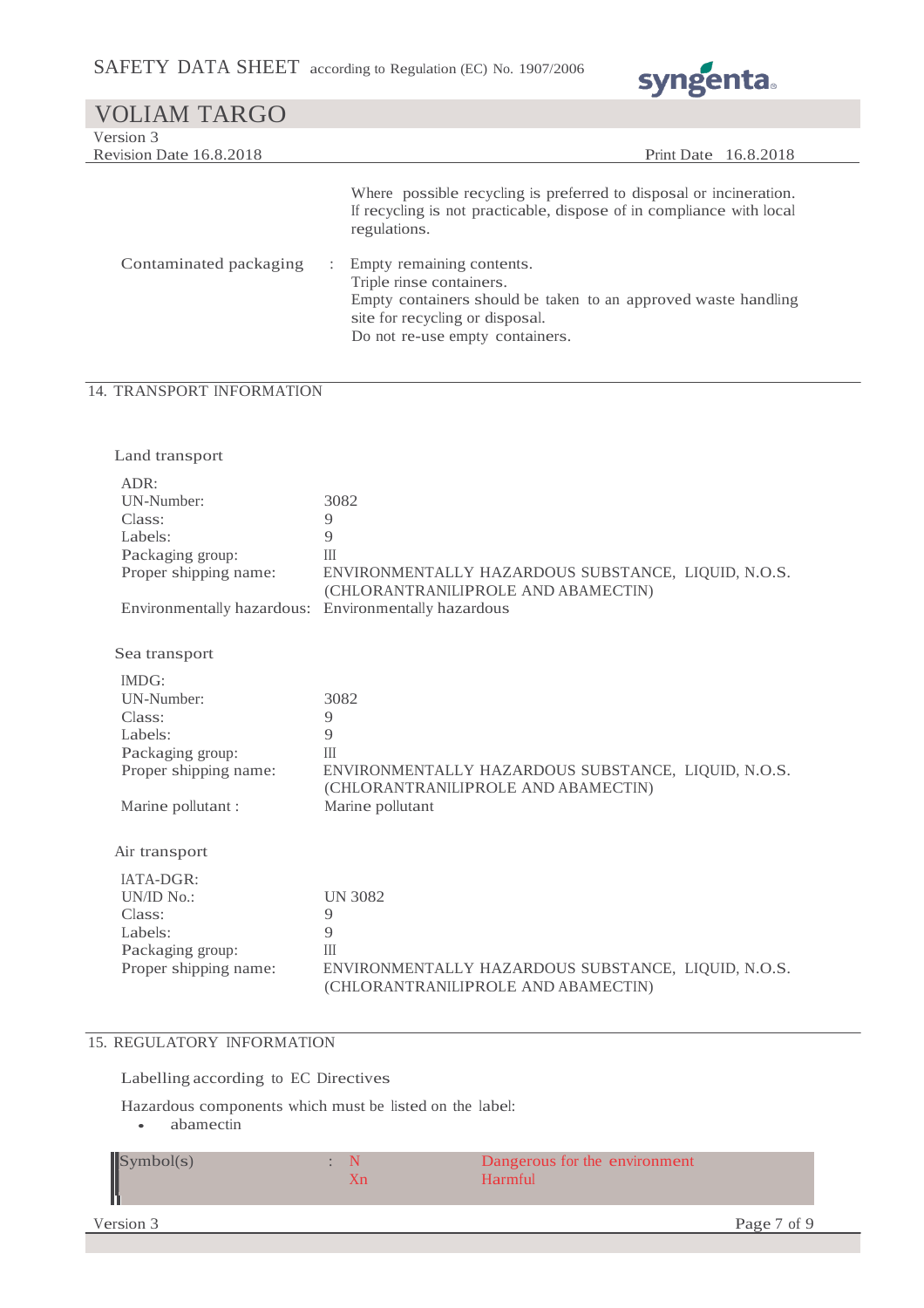

Version 3

Revision Date 16.8.2018 Print Date 16.8.2018

| $R$ -phrase $(s)$<br>÷                             | R <sub>22</sub><br>R48/22<br>R50/53                                 | Harmful if swallowed.<br>Harmful: danger of serious damage to health<br>by prolonged exposure if swallowed.<br>Very toxic to aquatic organisms, may cause<br>long-term adverse effects in the aquatic envi-<br>ronment.                                                                      |
|----------------------------------------------------|---------------------------------------------------------------------|----------------------------------------------------------------------------------------------------------------------------------------------------------------------------------------------------------------------------------------------------------------------------------------------|
| $S$ -phrase $(s)$                                  | S <sub>2</sub><br><b>S</b> 13<br>S20/21<br><b>S35</b><br><b>S57</b> | Keep out of the reach of children.<br>Keep away from food, drink and animal fee-<br>dingstuffs.<br>When using do not eat, drink or smoke.<br>This material and its container must be dis-<br>posed of in a safe way.<br>Use appropriate container to avoid environ-<br>mental contamination. |
|                                                    |                                                                     |                                                                                                                                                                                                                                                                                              |
| Note<br>Special labelling of cer-<br>tain mixtures | 1999/45/EC.<br>structions for use.                                  | The product is classified and labelled in accordance with Directive<br>To avoid risks to man and the environment, comply with the in-                                                                                                                                                        |

#### GHS-Labelling

Globally Harmonized System of Classification and Labelling of Chemicals (GHS)



| Signal word                     | ÷ | Danger            |                                                                                      |
|---------------------------------|---|-------------------|--------------------------------------------------------------------------------------|
| <b>Hazard statements</b>        |   | H <sub>3</sub> 02 | Harmful if swallowed.                                                                |
|                                 |   | H333              | May be harmful if inhaled.                                                           |
|                                 |   | H373              | May cause damage to organs through pro-<br>longed or repeated exposure if swallowed. |
|                                 |   | H410              | Very toxic to aquatic life with long lasting ef-<br>fects.                           |
| <b>Precautionary statements</b> | ÷ | P <sub>102</sub>  | Keep out of reach of children.                                                       |
|                                 |   | P <sub>270</sub>  | Do no eat, drink or smoke when using this<br>product.                                |
|                                 |   | P314              | Get medical advice/attention if you feel unwell.                                     |
|                                 |   | P391              | Collect spillage.                                                                    |
|                                 |   | <b>P501</b>       | Dispose of contents/container to an approved<br>waste disposal plant.                |